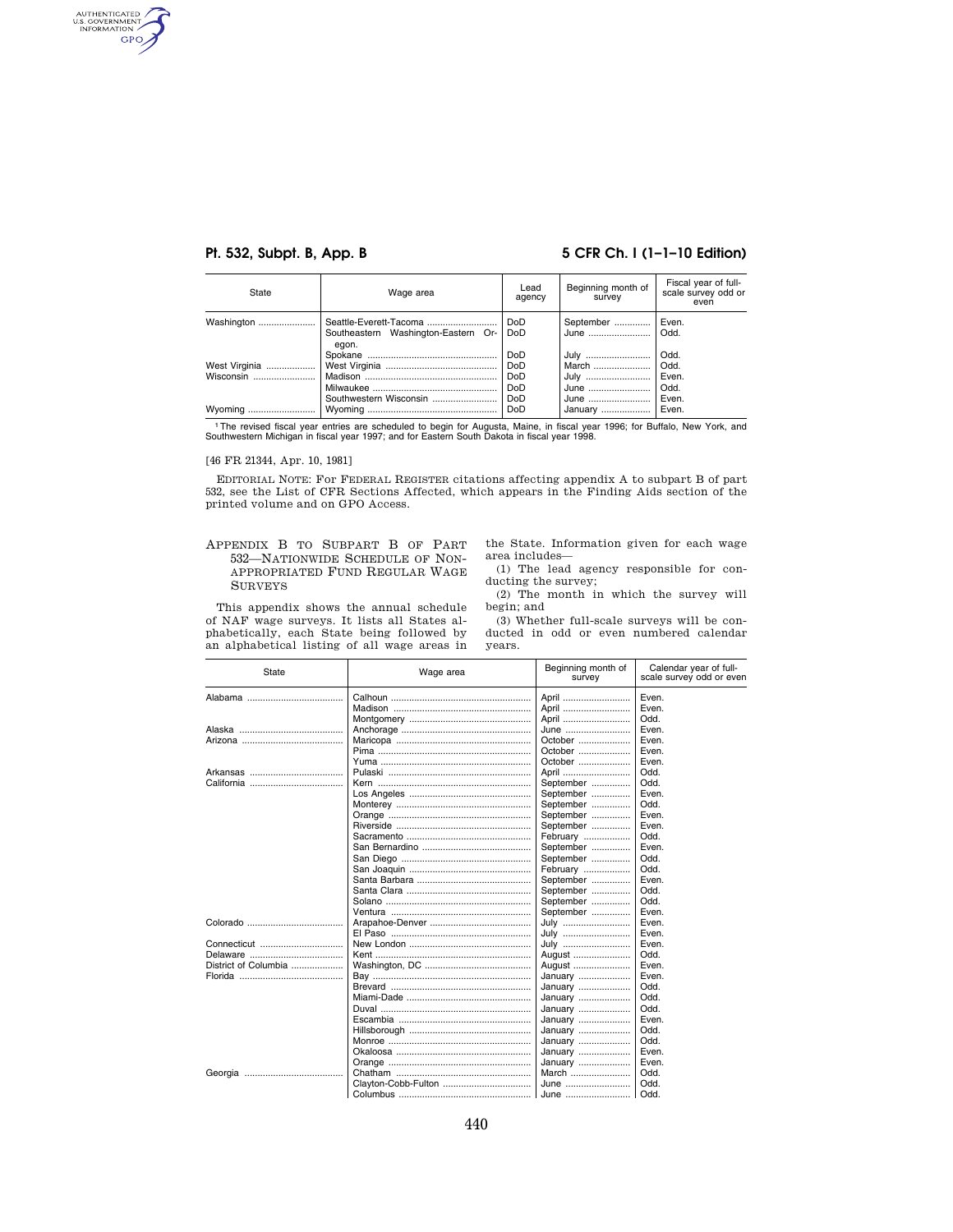# **Office of Personnel Management**

# Pt. 532, Subpt. B, App. B

| State          | Wage area                   | Beginning month of<br>survey | Calendar year of full-<br>scale survey odd or even |
|----------------|-----------------------------|------------------------------|----------------------------------------------------|
|                |                             | March                        | Odd.                                               |
|                |                             | April                        | Odd.                                               |
|                |                             | March                        | Odd.                                               |
|                |                             | April                        | Odd.                                               |
|                |                             | September                    | Even.                                              |
|                |                             | May                          | Even.                                              |
|                |                             | July                         | Odd.                                               |
|                |                             | April                        | Even.                                              |
|                | Leavenworth-Jackson-Johnson | April                        | Even.                                              |
|                |                             | April<br>April               | Even.<br>Odd.                                      |
|                |                             | February                     | Even.                                              |
|                |                             | March                        | Even.                                              |
|                |                             | March                        | Odd.                                               |
|                |                             | June                         | Odd.                                               |
|                |                             | March                        | Odd.                                               |
|                |                             | October                      | Odd.                                               |
|                |                             | October                      | Odd.                                               |
|                |                             | August                       | Even.                                              |
|                |                             | August                       | Even.                                              |
|                |                             | August                       | Even.                                              |
|                |                             | May                          | Even.                                              |
|                | Montgomery-Prince George's  | August                       | Even.                                              |
| Massachusetts  |                             | October                      | Odd.                                               |
|                |                             | October                      | Odd.                                               |
|                |                             | May                          | Odd.                                               |
|                |                             | July                         | Odd.                                               |
|                |                             | March                        | Even.                                              |
|                |                             | March                        | Odd.                                               |
|                |                             | March                        | Odd.                                               |
|                |                             | July                         | Odd.                                               |
|                |                             | April                        | Even.                                              |
|                |                             | January                      | Even.                                              |
|                |                             | January                      | Even.                                              |
| New Jersey     |                             | August<br>August             | Odd.<br>Odd.                                       |
|                |                             | August                       | Odd.                                               |
| New Mexico     |                             | February                     | Odd.                                               |
|                |                             | June                         | Odd.                                               |
|                |                             | February                     | Odd.                                               |
| New York       |                             | May                          | Odd.                                               |
|                |                             | October                      | Even.                                              |
|                |                             | May                          | Odd.                                               |
|                |                             | May                          | Odd.                                               |
| North Carolina |                             | March                        | Even.                                              |
|                |                             | March                        | Even.                                              |
|                |                             | February                     | Even.                                              |
|                |                             | March                        | Even.                                              |
| North Dakota   |                             | July                         | Odd.                                               |
|                |                             | July                         | Odd.                                               |
|                |                             | April                        | Odd.                                               |
| Oklahoma       |                             | March                        | Even.                                              |
|                |                             | March                        | Even.                                              |
| Pennsylvania   |                             | May                          | Odd.                                               |
|                |                             | May                          | Even.                                              |
|                |                             | August                       | Odd.                                               |
|                |                             | May                          | Even.                                              |
| Puerto Rico    | Guaynabo-San Juan           | February                     | Even.                                              |
|                |                             | July                         | Even.                                              |
| South Carolina |                             | February                     | Even.                                              |
|                |                             | March                        | Even.                                              |
|                |                             | June                         | Even.                                              |
|                |                             | February                     | Even.                                              |
|                |                             | June                         | Odd.                                               |
|                |                             | June                         | Even.                                              |
|                |                             | June                         | Even.<br>Odd.                                      |
|                |                             | February                     |                                                    |
|                |                             | May                          | Odd.<br>Even.                                      |
|                |                             | June<br>June                 | Even.                                              |
|                |                             | June                         | Odd.                                               |
|                |                             | June                         | Odd.                                               |
|                |                             | March                        | I Even.                                            |
|                |                             |                              |                                                    |